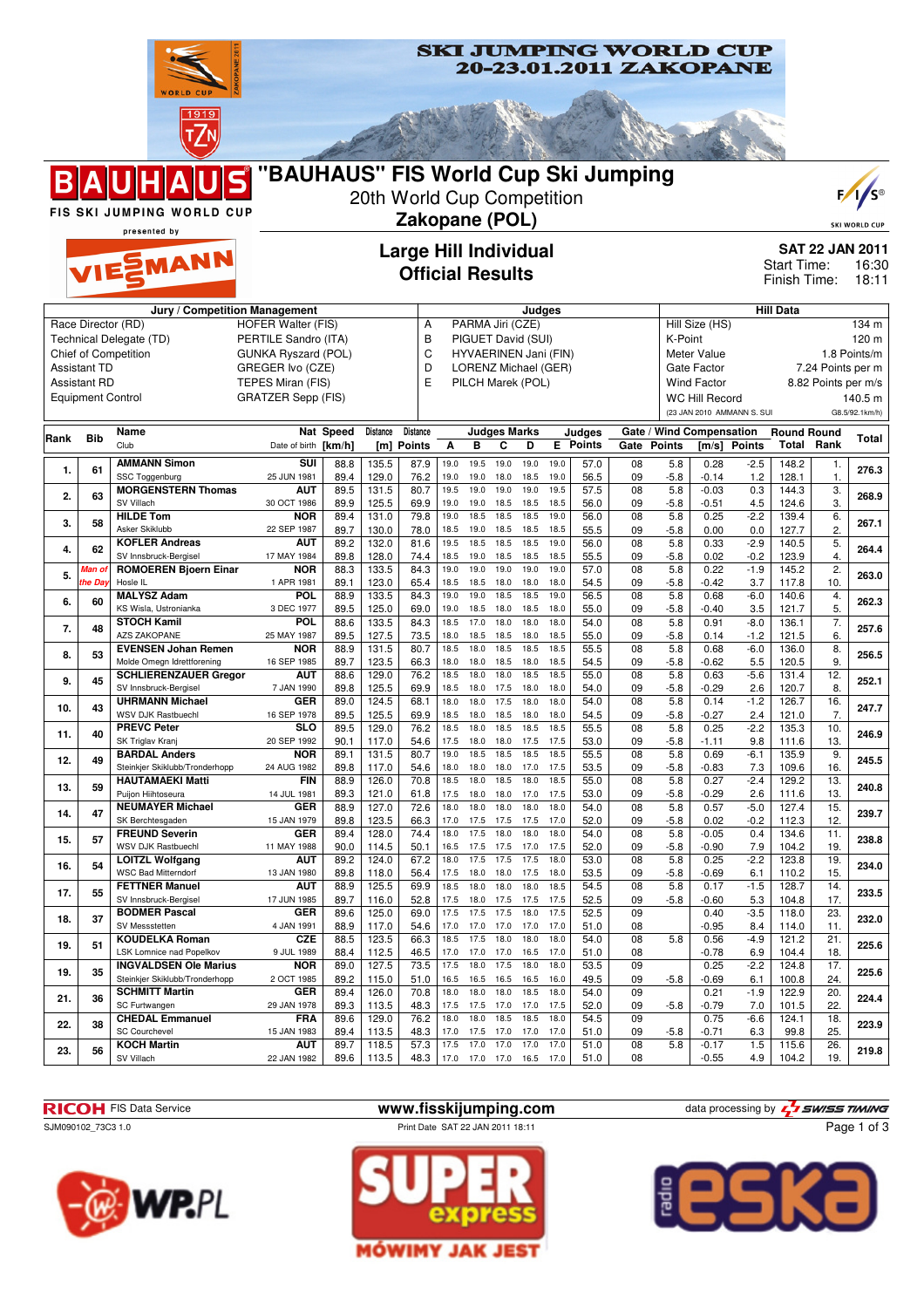



presented by EMANN

B

## **Large Hill Individual Official Results**



**SAT 22 JAN 2011** 16:30 18:11 Start Time: Finish Time:

|                               |                | Name                                              |                           | Nat Speed    | <b>Distance</b> | Distance     |              |              | <b>Judges Marks</b> |              |              | Judges          |                 | Gate / Wind Compensation |                    |               | <b>Round Round</b> |                 |       |
|-------------------------------|----------------|---------------------------------------------------|---------------------------|--------------|-----------------|--------------|--------------|--------------|---------------------|--------------|--------------|-----------------|-----------------|--------------------------|--------------------|---------------|--------------------|-----------------|-------|
| Rank                          | <b>Bib</b>     | Club                                              | Date of birth             | [km/h]       | [m]             | Points       | Α            | в            | С                   | D            |              | <b>E</b> Points | Gate            | <b>Points</b>            | [m/s]              | <b>Points</b> | Total              | Rank            | Total |
| 24.                           | 52             | <b>ITO Daiki</b>                                  | <b>JPN</b>                | 88.7         | 121.0           | 61.8         | 17.5         | 17.5         | 18.0                | 17.5         | 18.0         | 53.0            | $\overline{08}$ | 5.8                      | 0.43               | $-3.8$        | 116.8              | 25.             | 217.7 |
|                               |                | Snow Brand Ski Team                               | 27 DEC 1985               | 88.9         | 112.5           | 46.5         | 17.0         | 17.0         | 17.5                | 16.5         | 17.0         | 51.0            | 08              |                          | $-0.39$            | 3.4           | 100.9              | 23.             |       |
| 25.                           | 39             | <b>KASAI Noriaki</b>                              | <b>JPN</b>                | 89.2         | 126.5           | 71.7         | 18.5         | 18.0         | 18.0                | 18.0         | 18.0         | 54.0            | $\overline{09}$ |                          | 0.61               | $-5.4$        | 120.3              | $\overline{22}$ | 216.7 |
|                               |                | Tsuchiya Home Ski Team<br><b>KOIVURANTA Anssi</b> | 6 JUN 1972<br><b>FIN</b>  | 88.6         | 109.0           | 40.2<br>60.0 | 16.0         | 16.5         | 16.5                | 16.5         | 16.0         | 49.0            | 08<br>09        |                          | $-0.82$<br>$-0.07$ | 7.2           | 96.4               | 27.             |       |
| 25.                           | 32             | Kuusamon Erä-Veikot                               | 3 JUL 1988                | 89.4<br>88.8 | 120.0<br>114.0  | 49.2         | 18.0<br>17.0 | 17.5<br>17.5 | 17.5<br>17.0        | 18.0<br>17.0 | 17.5<br>17.0 | 53.0<br>51.0    | 08              |                          | $-0.33$            | 0.6<br>2.9    | 113.6<br>103.1     | 30.<br>21.      | 216.7 |
|                               |                | <b>COLLOREDO Sebastian</b>                        | <b>ITA</b>                | 89.3         | 122.5           | 64.5         | 17.5         | 17.5         | 17.5                | 17.5         | 17.5         | 52.5            | 09              |                          | 0.22               | $-1.9$        | 115.1              | 28.             |       |
| 27.                           | 24             | G.S. Fiamme Gialle                                | 9 SEP 1987                | 88.8         | 112.0           | 45.6         | 16.0         | 16.5         | 16.0                | 16.0         | 16.5         | 48.5            | 08              |                          | $-0.43$            | 3.8           | 97.9               | 26.             | 213.0 |
|                               |                | <b>HOCKE Stephan</b>                              | <b>GER</b>                | 88.9         | 121.0           | 61.8         | 17.5         | 17.0         | 17.0                | 17.5         | 17.0         | 51.5            | 08              | 5.8                      | 0.41               | $-3.6$        | 115.5              | 27.             |       |
| 28.                           | 41             | <b>WSV Schmiedefeld</b>                           | 20 OCT 1983               | 88.8         | 107.0           | 36.6         | 16.5         | 16.5         | 16.5                | 16.0         | 16.0         | 49.0            | 08              |                          | $-0.77$            | 6.8           | 92.4               | 28.             | 207.9 |
| 29.                           | 50             | <b>KARELIN Pavel</b>                              | <b>RUS</b>                | 88.4         | 122.0           | 63.6         | 17.5         | 18.0         | 17.5                | 18.0         | 18.0         | 53.5            | 08              | 5.8                      | 0.63               | $-5.6$        | 117.3              | 24.             | 199.8 |
|                               |                | Nizhniy Novgorod                                  | 27 APR 1990               | 88.5         | 102.0           | 27.6         | 15.5         | 16.0         | 16.5                | 15.5         | 16.0         | 47.5            | 08              |                          | $-0.84$            | 7.4           | 82.5               | 29.             |       |
| 30.                           | 28             | <b>SEDLAK Borek</b>                               | <b>CZE</b>                | 89.1         | 122.5           | 64.5         | 18.0         | 17.5         | 18.0                | 18.0         | 18.0         | 54.0            | 09              |                          | 0.38               | $-3.4$        | 115.1              | 28.             | 196.7 |
|                               |                | Dukla Liberec                                     | 15 JUN 1981               | 88.7         | 102.5           | 28.5         | 16.5         | 16.0         | 16.5                | 15.5         | 16.0         | 48.5            | 08              |                          | $-0.52$            | 4.6           | 81.6               | 30.             |       |
| not qualified for final round |                |                                                   |                           |              |                 |              |              |              |                     |              |              |                 |                 |                          |                    |               |                    |                 |       |
|                               | 44             | <b>KRANJEC Robert</b>                             | <b>SLO</b>                | 88.9         | 121.0           | 61.8         | 16.5         | 17.5         | 17.0                | 17.0         | 17.5         | 51.5            | 08              | 5.8                      | 0.81               | $-7.1$        | 112.0              | 31.             |       |
| 31.                           |                | SK Triglav Kranj                                  | 16 JUL 1981               |              |                 |              |              |              |                     |              |              |                 |                 |                          |                    |               |                    |                 | 112.0 |
| 32.                           | 22             | <b>ZYLA Piotr</b>                                 | <b>POL</b>                | 89.2         | 121.0           | 61.8         | 17.0         | 17.0         | 17.5                | 17.0         | 17.5         | 51.5            | $\overline{09}$ |                          | 0.27               | $-2.4$        | 110.9              | $\overline{32}$ | 110.9 |
|                               |                | KS Wisla Ustronianka                              | 16 JAN 1987               |              |                 |              |              |              |                     |              |              |                 |                 |                          |                    |               |                    |                 |       |
| 33.                           | 27             | <b>MUOTKA OIII</b>                                | <b>FIN</b>                | 89.6         | 120.0           | 60.0         | 17.5         | 17.0         | 17.5                | 17.0         | 17.5         | 52.0            | 09              |                          | 0.18               | $-1.6$        | 110.4              | 33.             | 110.4 |
|                               |                | Ounasvaaran Hiihtoseura                           | 14 JUL 1988               |              |                 |              |              |              |                     |              |              |                 |                 |                          |                    |               |                    |                 |       |
| 34.                           | 29             | <b>TEPES Jurij</b><br>SD Dolomiti                 | <b>SLO</b><br>14 FEB 1989 | 90.0         | 119.0           | 58.2         | 17.5         | 17.0         | 17.5                | 17.5         | 17.0         | 52.0            | 09              |                          | 0.04               | $-0.4$        | 109.8              | 34.             | 109.8 |
| 35.                           | 42             | <b>MATURA Jan</b>                                 | <b>CZE</b>                | 88.6         | 117.0           | 54.6         | 17.5         | 17.0         | 17.5                | 17.0         | 17.0         | 51.5            | 08              | 5.8                      | 0.31               | $-2.7$        | 109.2              | 35.             |       |
|                               |                | Dukla Liberec                                     | 29 JAN 1980               |              |                 |              |              |              |                     |              |              |                 |                 |                          |                    |               |                    |                 | 109.2 |
|                               |                | <b>VELTA Rune</b>                                 | <b>NOR</b>                | 89.5         | 118.5           | 57.3         | 17.0         | 17.0         | 17.0                | 17.0         | 16.5         | 51.0            | 09              |                          | 0.24               | $-2.1$        | 106.2              | 36.             |       |
| 36.                           | 34             | Lommedalen II                                     | 19 JUL 1989               |              |                 |              |              |              |                     |              |              |                 |                 |                          |                    |               |                    |                 | 106.2 |
| 37.                           | 30             | <b>JANDA Jakub</b>                                | <b>CZE</b>                | 88.7         | 116.0           | 52.8         | 18.0         | 17.5         | 17.5                | 17.0         | 17.5         | 52.5            | 09              |                          | $-0.07$            | 0.6           | 105.9              | 37.             | 105.9 |
|                               |                | Dukla Liberec                                     | 27 APR 1978               |              |                 |              |              |              |                     |              |              |                 |                 |                          |                    |               |                    |                 |       |
| 38.                           | 25             | <b>DAMJAN Jernej</b>                              | <b>SLO</b>                | 88.5         | 117.0           | 54.6         | 17.5         | 17.0         | 17.5                | 17.0         | 17.5         | 52.0            | 09              |                          | 0.09               | $-0.8$        | 105.8              | $\overline{38}$ | 105.8 |
|                               |                | SSK Costella Ilirija<br><b>AHONEN Janne</b>       | 28 MAY 1983<br><b>FIN</b> | 89.9         | 116.5           | 53.7         | 17.5         | 17.0         | 17.0                | 17.5         | 17.0         | 51.5            | 09              |                          | $-0.04$            | 0.4           | 105.6              | 39.             |       |
| 39.                           | 33             | Lahden Hiihtoseura                                | 11 MAY 1977               |              |                 |              |              |              |                     |              |              |                 |                 |                          |                    |               |                    |                 | 105.6 |
|                               |                | <b>HULA Stefan</b>                                | <b>POL</b>                | 89.0         | 117.0           | 54.6         | 17.5         | 17.0         | 17.0                | 17.0         | 17.5         | 51.5            | 09              |                          | 0.07               | $-0.6$        | 105.5              | 40.             |       |
| 40.                           | 31             | SSR LZS SOKOL Szczyrk                             | 29 SEP 1986               |              |                 |              |              |              |                     |              |              |                 |                 |                          |                    |               |                    |                 | 105.5 |
| 40.                           | 26             | <b>HLAVA Lukas</b>                                | <b>CZE</b>                | 89.5         | 117.0           | 54.6         | 17.5         | 17.0         | 17.0                | 17.5         | 17.0         | 51.5            | 09              |                          | 0.07               | $-0.6$        | 105.5              | 40.             | 105.5 |
|                               |                | Dukla Liberec                                     | 10 SEP 1984               |              |                 |              |              |              |                     |              |              |                 |                 |                          |                    |               |                    |                 |       |
| 40.                           | 21             | <b>SLIZ Rafal</b>                                 | <b>POL</b>                | 89.1         | 117.5           | 55.5         | 17.5         | 17.0         | 16.5                | 17.5         | 17.0         | 51.5            | 09              |                          | 0.17               | $-1.5$        | 105.5              | 40.             | 105.5 |
|                               |                | <b>AZS AWF Katowice</b><br><b>BYRT Tomasz</b>     | 11 JUL 1983               |              |                 |              |              |              | 17.0                |              | 17.0         |                 |                 |                          |                    |               |                    |                 |       |
| 43.                           | $\overline{2}$ | KS Wisla Ustronianka                              | POL<br>25 JAN 1993        | 89.1         | 116.0           | 52.8         | 17.0         | 16.5         |                     | 16.5         |              | 50.5            | 09              |                          | $-0.09$            | 0.8           | 104.1              | 43.             | 104.1 |
|                               |                | <b>KEITURI Kalle</b>                              | <b>FIN</b>                | 89.2         | 112.5           | 46.5         | 16.0         | 16.5         | 17.0                | 16.5         | 17.0         | 50.0            | 09              |                          | $-0.38$            | 3.4           | 99.9               | 44.             |       |
| 44.                           | 9              | Lahden Hiihtoseura                                | 25 APR 1984               |              |                 |              |              |              |                     |              |              |                 |                 |                          |                    |               |                    |                 | 99.9  |
|                               | 19             | <b>VASSILIEV Dimitry</b>                          | <b>RUS</b>                | 89.2         | 114.5           | 50.1         | 16.5         | 16.5         | 16.0                | 17.0         | 17.0         | 50.0            | 09              |                          | 0.23               | $-2.0$        | 98.1               | 45.             | 98.1  |
| 45.                           |                | CSK/Lokomotiva UFA                                | 26 DEC 1979               |              |                 |              |              |              |                     |              |              |                 |                 |                          |                    |               |                    |                 |       |
| 46.                           | 8              | <b>VACULIK Ondrej</b>                             | <b>CZE</b>                | 88.9         | 111.5           | 44.7         | 16.0         | 16.0         | 16.0                | 16.5         | 16.5         | 48.5            | 09              |                          | $-0.23$            | 2.0           | 95.2               | 46.             | 95.2  |
|                               |                | Dukla Liberec                                     | 12 MAY 1986               |              |                 |              |              |              |                     |              |              |                 |                 |                          |                    |               |                    |                 |       |
| 47.                           | 23             | <b>INNAUER Mario</b>                              | <b>AUT</b>                | 88.8         | 111.5           | 44.7         | 16.5         | 16.5         | 16.5                | 16.5         | 16.5         | 49.5            | 09              |                          | 0.47               | $-4.1$        | 90.1               | 47.             | 90.1  |
| 48.<br>49.                    |                | SV Innsbruck-Bergisel<br><b>NIEMI Sami</b>        | 10 JAN 1990<br><b>FIN</b> | 88.7         | 111.5           | 44.7         | 16.0         | 16.0         | 16.5                | 15.5         | 15.5         | 47.5            | 09              |                          | 0.31               | $-2.7$        | 89.5               | 48.             |       |
|                               | 15             | Ounasvaaran Hiihtoseura                           | 16 FEB 1991               |              |                 |              |              |              |                     |              |              |                 |                 |                          |                    |               |                    |                 | 89.5  |
|                               |                | <b>DESCOMBES SEVOIE Vincent</b>                   | <b>FRA</b>                | 88.8         | 105.5           | 33.9         | 15.5         | 16.0         | 16.5                | 16.0         | 16.0         | 48.0            | 09              |                          | $-0.52$            | 4.6           | 86.5               | 49.             |       |
|                               | 12             | Douanes les Houches                               | 9 JAN 1984                |              |                 |              |              |              |                     |              |              |                 |                 |                          |                    |               |                    |                 | 86.5  |
| 50.                           | 13             | <b>KUETTEL Andreas</b>                            | SUI                       | 89.2         | 107.5           | 37.5         | 16.0         | 17.0         | 16.5                | 16.0         | 16.5         | 49.0            | 09              |                          | 0.03               | $-0.3$        | 86.2               | 50.             | 86.2  |
|                               |                | <b>SC Einsiedeln</b>                              | 25 APR 1979               |              |                 |              |              |              |                     |              |              |                 |                 |                          |                    |               |                    |                 |       |
|                               |                |                                                   |                           |              |                 |              |              |              |                     |              |              |                 |                 |                          |                    |               |                    |                 |       |

**RICOH** FIS Data Service **www.fisskijumping.com** data processing by  $\frac{7}{2}$  SWISS TIMING









Page 2 of 3